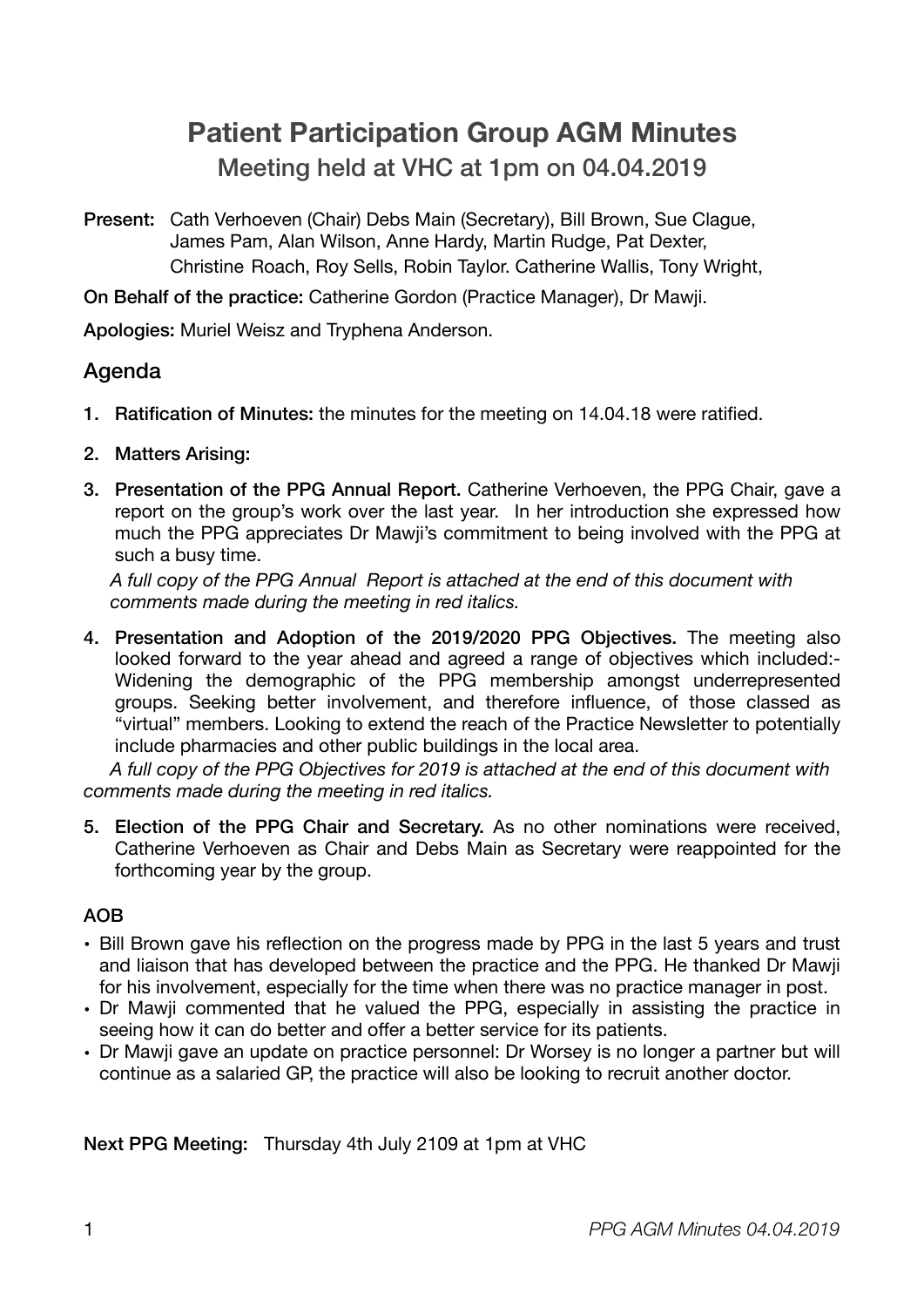## **Victoria and Mapperley PPG Annual Report 04.04.2019**

We have continued to meet monthly as an Action Group where our Practice Manager attends quarterly. As a full PPG we have met four times in the last year; Dr Mawji and Dr Elias attend these meetings along with the Practice Manager.

During the past year we welcomed our new practice manager, Catherine Gordon and temporary deputy manager Pam Husband. Catherine wasted no time in getting down to work. Since joining the practice, she has overseen the introduction of a new telephone system, anecdotal evidence suggests this has had a positive influence on making appointments. The Action Group plan to carry out research to check if this is supported.

The practice has also been developing a SMS Text messaging service to help communicate with patients. This was initially introduced as a service to help remind patients of appointments booked at the Practice and thus reduce missed appointments, but it also has the potential to reduce significantly the amount of telephone calls both to and from the practice for a host of routine issues including: vaccination reminders and appointment cancellations. An estimated 94% of UK households have access to a mobile phone but only a small % of our patients are signed up to use the service: there is a huge scope for improvement. SMS Text messaging has a huge potential to not only help reduce missed appointments at the Practice and make these appointments available to those that need them, but could also help to free up the telephone lines to deal with more urgent issues and improve communication. The PPG is continuing to help and support the Practice in raising awareness of this service and to actively encourage patients to sign up and use the facility.

We set ourselves six Objectives for 2018/19 and I will now update you on the progress made against each of these.

Objective 1: The PPG will organise a recruitment drive in waiting rooms at both surgeries to increase membership from the black, Asian and minority ethnic community from 11 to 20 patients and increase membership of younger patients under the age of 45. Where there is a vacancy in the Action Group, we will seek to recruit in a manner that more accurately reflects the practice demographics in terms of ethnicity and age.

James Pam and Bill Brown have been very busy in addressing this objective. Before recruitment there were 56 PPG members of which 5% (3) were under 45, there are now 113 members of which 15% (17) are under 45. Before recruitment 11% (6) of the PPG came from ethnic minority communities and this is now 12% (14). Whilst increasing the overall membership, it would appear our Objective fell short with regard to the ethnic minority numbers. This is due in part to the ethnicity not being recorded for some patients and demographic data not always being accurate. We need to be mindful of the need to employ a stringent recruitment process if we are to increase numbers from ethnic minority communities.

*Meeting Comment: Catherine Gordon agreed to provide figures from the practice database to see how the PPPG data compares to the current practice demographics.*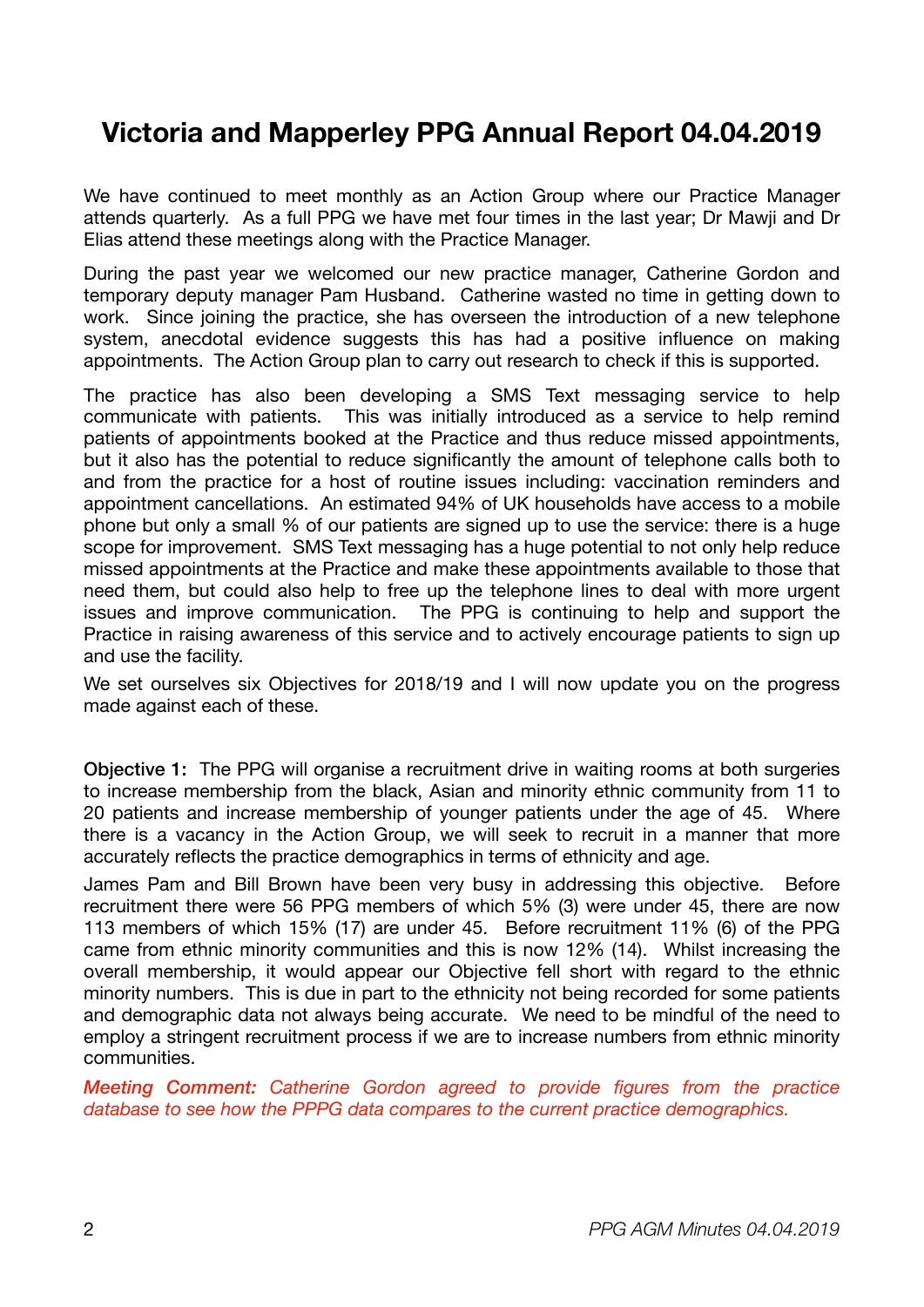*Victoria and Mapperley PPG Annual Report 04.04.2019 cont…* 

Objective 2: The PPG will attend network meetings, seek meetings with other PPGs and identify best practice that can be adopted within our PPG and/or recommended to the Practice. The measurement of the effectiveness of this objective will be through reports to PPG meetings.

Alan Wilson and Cath Verhoeven have attended public meetings on "Help to Shape Health and Social Care" where organisers were canvassing views on the best way forward. Alan has also attended the NAPP Annual Conference last June. Resulting from Alan's feedback, Cath Verhoeven has made contact with local schools to recruit the younger age group onto to our PPG, targeting students looking at pursuing a career in Health and Social Care. Cath Verhoeven sits on the Peoples' Council. In the main this has been an opportunity to update on progress on the restructuring of Health and Social Care. Originally the Peoples' Council had planned to organise a PPG network meeting but with reorganisation this was put on the back burner. It is envisaged there may be PPG forums with representatives from individual PPGs coming together. The PPG representatives on the Peoples' Council may also be involved at different levels of the new Integrated Care System. Sue Clague is now Lay Member for PPI (patient participation and involvement) for the Greater Nottingham Joint Commissioning Committee (a grouping of four CCGs City, Rushcliffe, Nottingham North and East, and Nottingham West) and will feedback to the PPG anything relevant and in the public domain discussed at CCG meetings. Alan Wilson and Deborah Main attended East Midlands Academic Health Science Network (EMAHSN) meeting in February 2019. In our efforts to engage with other PPGs Cath Verhoeven has made contact with Helen Limb, Greater Nottingham Engagement Officer, who is in the process of putting her in contact with some Rushcliffe practices to start a conversation about best practice.

*Meeting Comment: Pat Dexter suggested Alzheimer's UK - Cath Verhoeven to follow up with Pat.* 

Objective 3: The PPG will extend the reach of the Practice Newsletter from its current waiting room and website access to include email distribution.

Thanks to our editor Deborah Main, the PPG, in conjunction with the practice has produced three excellent newsletters this year. Topics have ranged from updates about services and health to PPG business and the level of professionalism in this publication is high.

We now need to understand the impact and true distribution of this important piece of patient communication and, together with a commitment to carry on producing three newsletters in 19/20 we will work to ensure that the newsletter does what its title stands for i.e. disseminating relevant and interesting news to our patients.

Objective 4: In partnership with the practice, develop monthly health topics for display.

Patients and the Practice agree that the health promotion boards are looking the best they have been in a long time. Monthly changes to the Health Promotion boards was considered too frequent by the Practice and due to staffing issues, the Practice hasn't been able to support this objective as much as it would like. Cath Verhoeven in consultation with the practice identified themes, sourced / developed materials and with Anne Hardy updated the Health Promotion boards.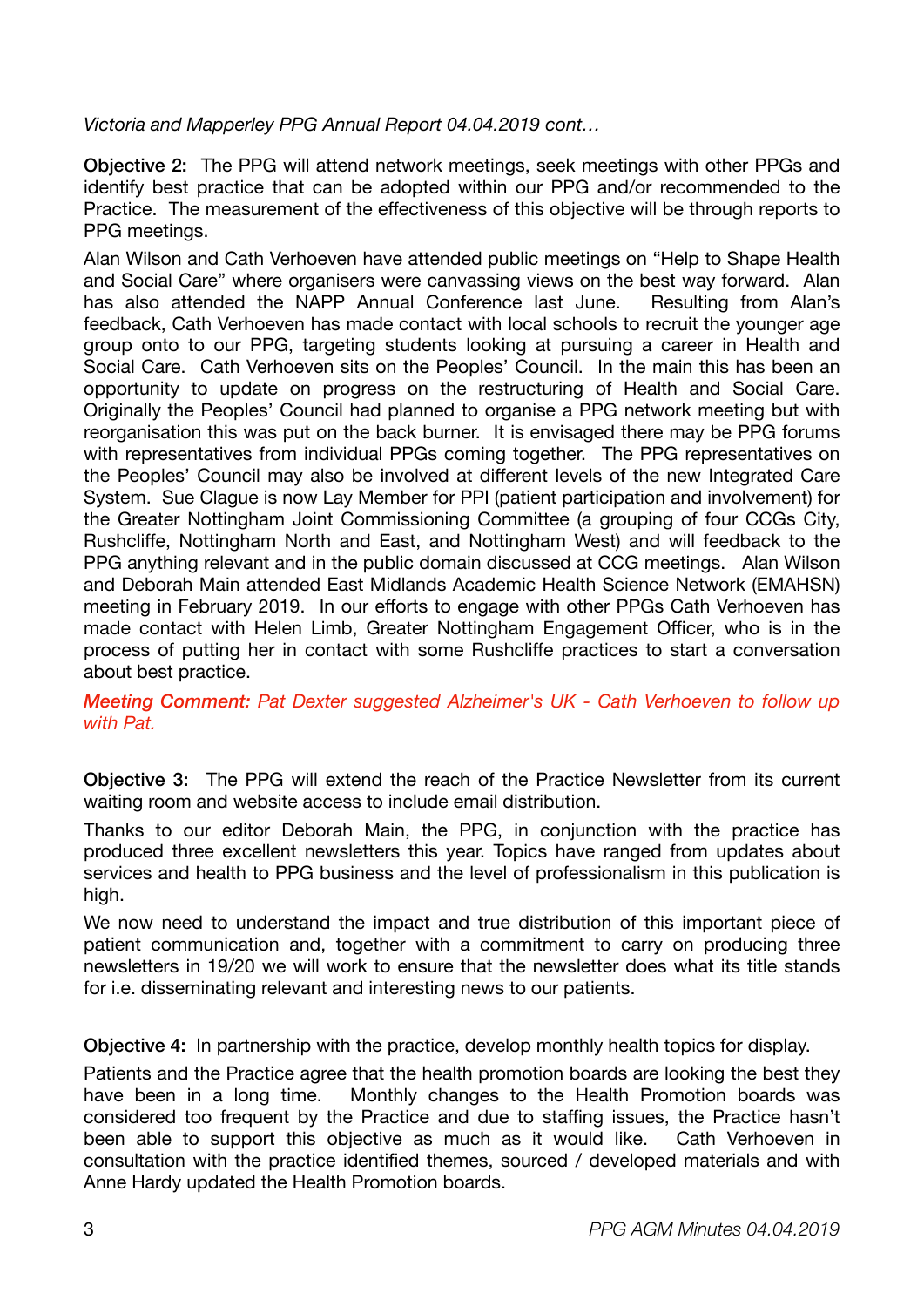*Victoria and Mapperley PPG Annual Report 04.04.2019 cont…* 

Objective 5: In conjunction with the Practice develop, agree and undertake surveys of the patient populations' non clinical experience. This objective will be met by evidence of completed surveys which will be fed back to the PPG and the Practice.

Cath Verhoeven carried out an analysis of the recent IPSOS Mori poll GP Survey results which was impacted by the temporary influx of patients from a nearby practice. The results were fed back to the Practice. Whilst the clinical aspect of the Practice was generally good and on a par with others in the area, the administrative functions were less successful. However, with the introduction of the new telephone system more objective training can be provided; the manager can listen into calls and target the training. The system also allows the Practice to monitor demand and to train patients when to call; urgent calls up to 10:30 and non-urgent thereafter\*. As a result of the new system the Practice is now aware that 62% of calls come in between 8 and 10am and part of the new deputy's role will be telephone duty at this time.

It is essential long-term medication is safe, appropriate and effective. On behalf of the Practice the PPG, conducted a survey to establish our patients' understanding of the medication review process with the aim being to help the practice improve the medication review process and the patients' engagement with the Practice\*\*. Cath Verhoeven carried out an analysis of the survey and fed back to the Practice. Administration staff have had specialist repeat prescription training. This training has equipped the staff to confidently carry out the process of dealing with repeat prescription requests. The Practice is planning to have a repeat prescription Champion. The Champion and data manager will run monthly reports and manage reviews accordingly.

*Meeting Comment\*DM to include in newsletter item regarding urgent calls to practice only up to 10:30am.* 

*\*\*Medication Reviews can be done via telephone appointment depending on condition. It is advised the patients make an appointment for relevant tests (ie BP, lung function, blood tests) with a nurse or healthcare assistance prior to medication reviews.* 

*PPG to help to promote medication reviews in next newsletter.* 

*Catherine Gordon Commented that, when appointed, it is intended that the new deputy practice manager will have a data manager element included in their role and they will run specialist reports for the admin team to target and contact specific patients for medication reviews.* 

Objective 6: On an annual basis the PPG will carry out a systematic review of the website content and feedback the results to Practice management.

Catherine Gordon (Practice manager) now manages the practice website and reported that a recent review showed around 400 hits in a 4-day period. She sees it as an important element in communicating with patients and agreed that it feels dated and needs a more up to date contemporary branding which is planned.

In the meantime, Alan Wilson and Deborah Main continue to review the website annually and feedback to Catherine.

# Cath Verhoeven

PPG Chair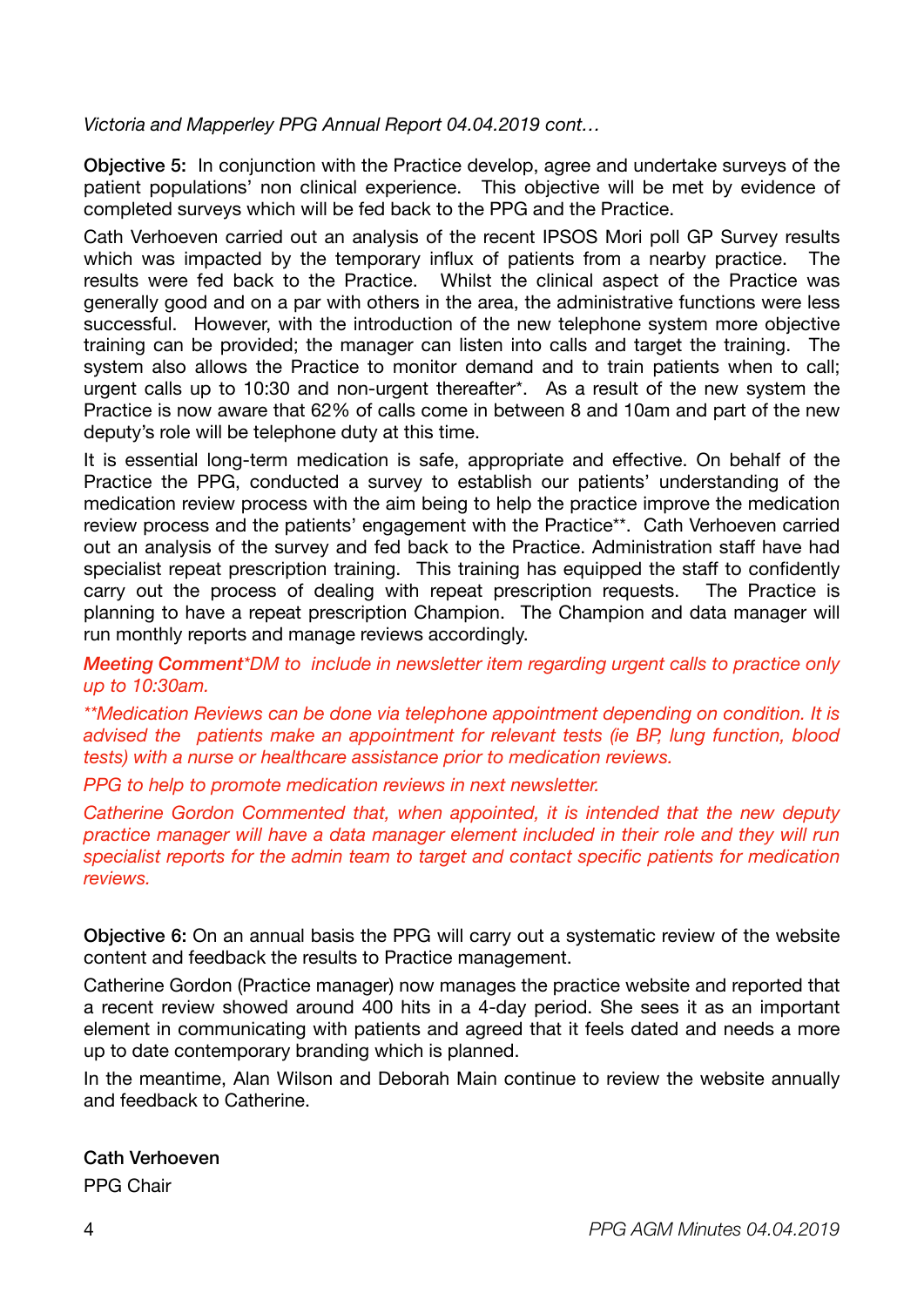## **Victoria & Mapperley Patient Participation Group Objectives April 2019/2020**

#### 1. Improve the demographic of the PPG Membership

Black, Asian and minority ethnic patients and those under the age of 45 are underrepresented within our PPG membership.

Objective: The PPG will continue to recruit membership from the Black, Asian and minority ethnic community in our contact with the patients and seek to increase membership from patients under the age of 45. Over the next 12 months the Action Group will review how best to include other underrepresented groups. Where there is a vacancy in the Action Group, we will seek to recruit in a manner that more accurately reflects the practice demographics.

*Meeting Comments: Dr Mawji commented that the practice could support this valuable piece of work. A PPG member recommended NCVS as a source for a directory of minority groups.* 

#### 2. Enhancing our engagement with Virtual Members

The majority of our PPG membership are virtual members.

Objective: The Action Group will seek ways of communicating more effectively with virtual members so their views can influence the PPG agenda.

#### 3. Attendance at Network meetings

Effective Networking can inform best PPG practice.

Objective: The PPG will attend network meetings, seek meetings with other PPG's and identify best practice that can influence our PPG and the Practice. The measurement of the effectiveness of this objective will be through reports to PPG meetings.

*Meeting Comments: Dr Mawji said that there will be significant changes with the Clinical Commissioning Groups (CCGs) in the coming year with the developing Nottingham & Notts Integrated Care System. Sue Clague is also involved in the CCG as Lay member for Patient and Public Involvement (NHS Nottingham City CCG and NHS Rushcliffe CCG). Both are valuable contacts who can help the PPG make contact and network with other groups at achieve this objective.*